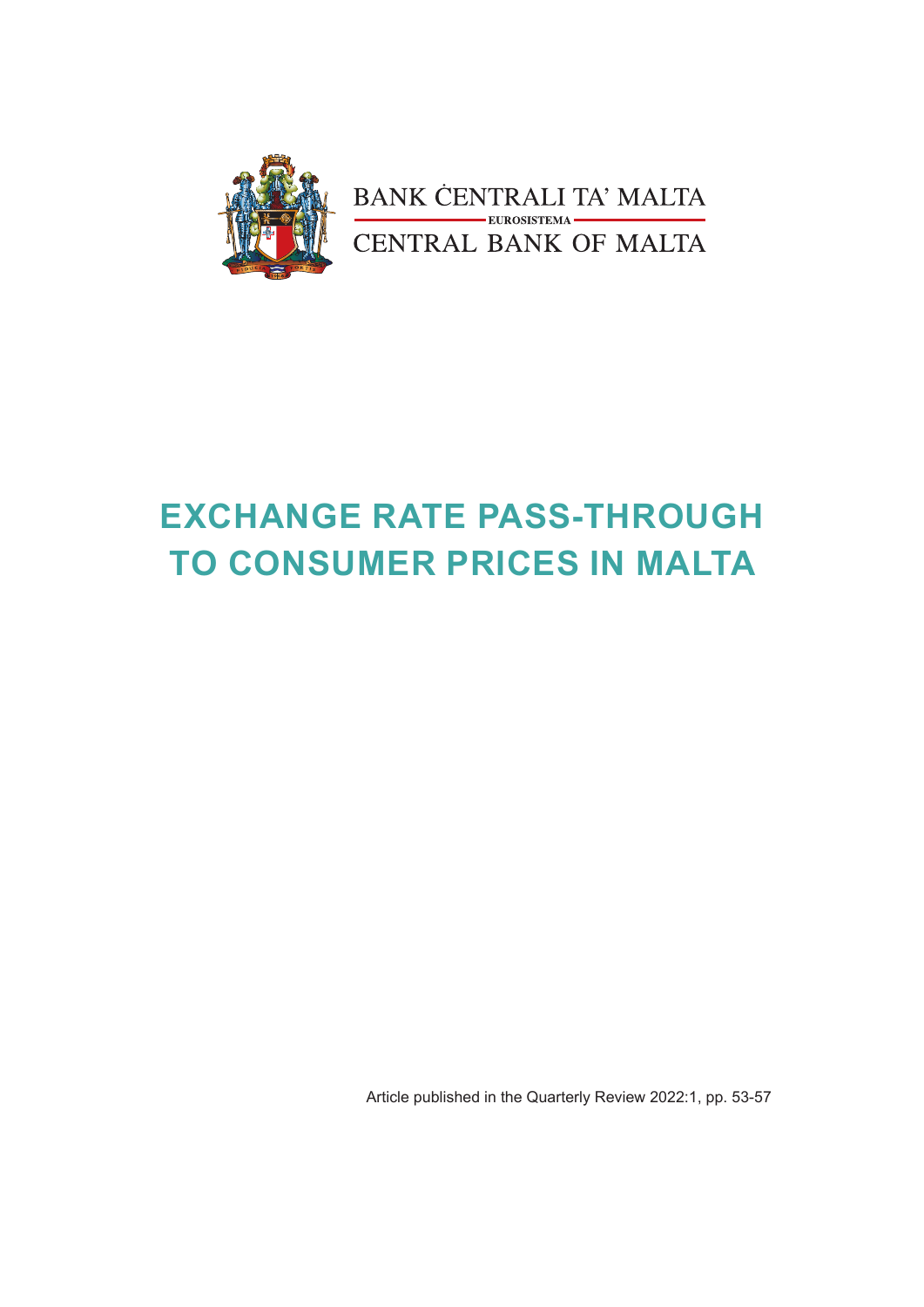## **BOX 3: EXCHANGE RATE PASS-THROUGH TO CONSUMER PRICES IN MALTA1**

Exchange rate pass-through (ERPT) refers to the extent to which exchange rate changes are reflected in the price levels of goods and services in an economy. This relationship is important from both theoretical and policy perspectives. Theoretically, incomplete ERPT estimates might indicate deviations in relative purchasing power parity (PPP) with implications on firm market power and on the efficiency of allocation of commodities across economies. ERPT may also play an important policy role through interactions with monetary policy. Strong exchange rate fluctuations that are substantially reflected in prices may require counteracting policy interventions to maintain price stability. On the contrary, monetary policy responses to inflationary shocks which are unrelated to exchange rate movements may result in adjustments to the NEER, which in turn further acts to drive price levels towards policy targets.

Exchange rate movements are transmitted to consumer prices through three main channels (Colavecchio and Rubene, 2020).<sup>2</sup> Changes in exchange rates directly impact prices of imported final consumer goods. They also impact the prices of any imported intermediate products used as inputs in domestic production processes, thus indirectly affecting final consumer prices. Similarly, exchange rates also affect the price competitiveness of domestic commodities in international markets, which in turn impacts domestic output levels and consequently domestic prices.

The extent to which exchange rates move consumer prices – the magnitude of ERPT – depends on a number of factors. Greater openness to imports, a higher proportion of imports priced in foreign currencies and lower integration in global value chains are associated with higher pass-through (Ortega and Osbat, 2020).<sup>3</sup> Market power of both importers and exporters tends to be negatively related to the extent of ERPT (Özyurt, 2016). $^4$  Moreover, ERPT is commonly observed to be non-linear, with appreciations commonly leading to weaker transmission to prices than depreciations, whilst sizeable exchange rate shocks typically found to impact prices to a greater degree than smaller changes.<sup>5</sup>

In this respect, one could a *priori* expect ERPT in the Maltese economy to be considerable. Malta's economy is highly trade-intensive and mostly characterised by firms which are small by international standards. As of 2019, Malta's total imports of goods and services as a share of GDP was one of the highest in the euro area whilst its share of extra-euro area

<sup>1</sup> Prepared by Glenn Abela and Noel Rapa. Glenn Abela is a Research Economist in the Modelling Office of the Research Department at the Central Bank of Malta, whilst Noel Rapa is the Manager of the Modelling Office. The views expressed in this paper are the authors' own and do not necessarily reflect the views of the Central Bank of Malta.

<sup>2</sup> Colavecchio, R. and Rubene, I. (2020). Non-linear exchange rate pass-through to euro area inflation: a local projection approach. Working Paper Series 2362, European Central Bank.

<sup>3</sup> Ortega, E. and Osbat, C. (2020). Exchange rate pass-through in the euro area and EU countries. Occasional Paper Series 241, European Central Bank.

<sup>4</sup> Ozyurt, S. (2016). Has the exchange rate pass through recently declined in the euro area? Working Paper Series 1955, European Central Bank.

<sup>5</sup> See, amongst others, Bussière, M. (2007). Exchange rate pass-through to trade prices: The role of non-linearities and asymmetries. Working Paper Series 822, European Central Bank; and Delatte, A. L. and López-Villavicencio, A. (2012). Asymmetric exchange rate pass-through: Evidence from major countries. *Journal of Macroeconomics*, 34(3):833–844.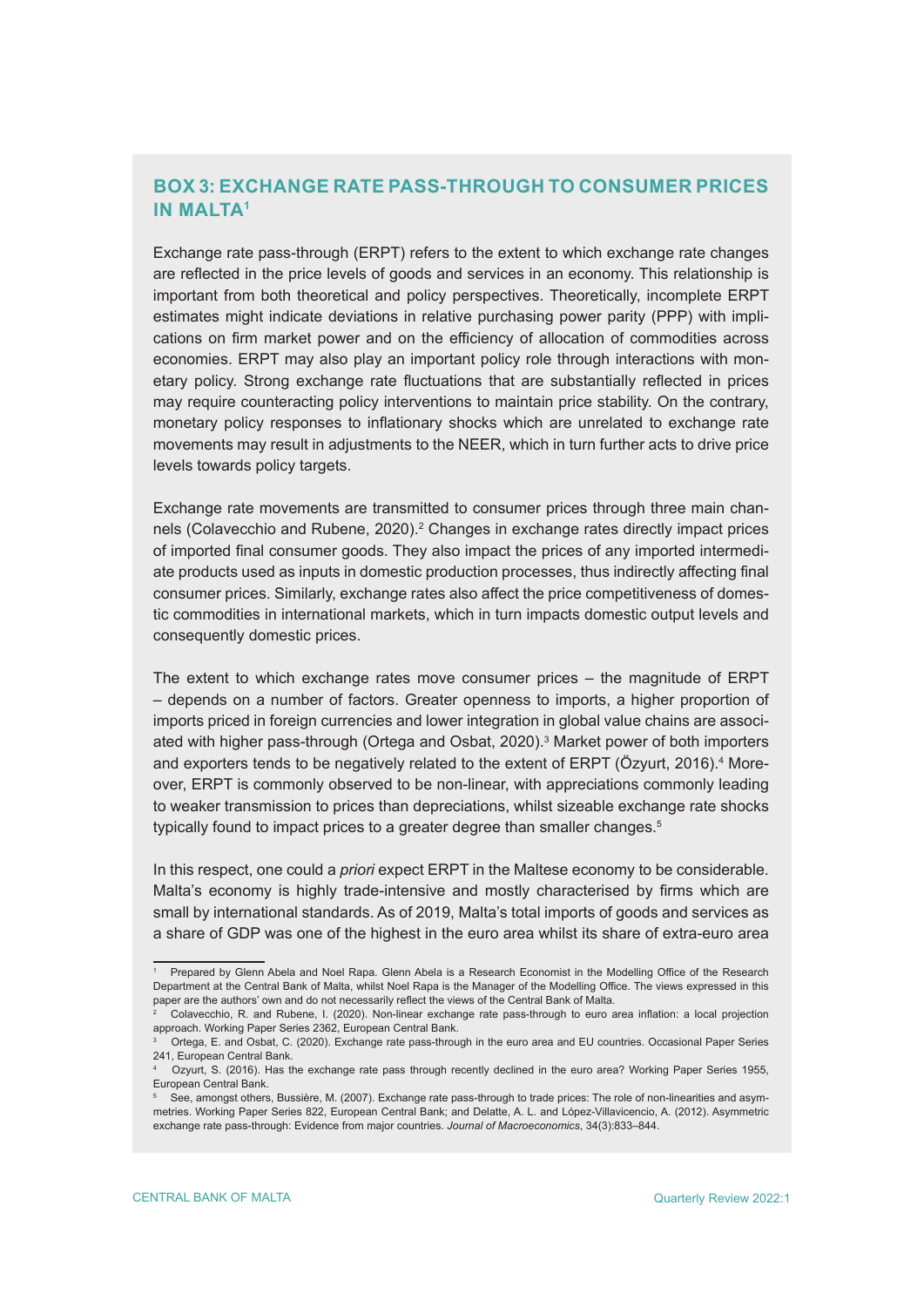imports as a proportion of GDP was the second-highest in the currency area. Nevertheless, these could be mitigated by the fact that approximately half of all extra-euro-area imports of goods in the Maltese economy are invoiced in euro, again one of the highest proportions in the euro area.

ERPT estimates for the Maltese economy appear only in two studies; in their cross-country comparisons, Colavecchio and Rubene (2020) and Ortega and Osbat (2020) find that estimates of ERPT to consumer prices in Malta are in line with euro area economies, peaking at around 0.1 after 1 year.<sup>6</sup> However, it is important to note that both these papers make use of data spanning from 1999 to 2017, a period which encompasses the adoption of the euro.7 We estimate ERPT to consumer prices in the Maltese economy, employing a robust methodology which allows for the presence of non-linearities in transmission and using data from 2008 onwards, thus avoiding breaks in Malta's effective exchange rate relating to the adoption of the single currency.<sup>8</sup>

### **Model and data**

We employ a local projections (LP) model largely based on that of Colavecchio and Rubene (2020). Local projections (Jordà, 2005) can be used to estimate impulse response functions of variables of interest over chosen forecast horizons.<sup>9</sup> In the present case, we estimate the proportional impact of a change in Malta's NEER on several consumer price indices and sub-indices at successively longer forecast intervals.10 After estimating the ERPT to all price indices, we augment our model with a state-dependent variable to test for size and sign non-linearities in ERPT to overall consumer prices.

We estimate our model using quarterly data from 2008Q1 to 2021Q2. Our reference exchange rate variable is the NEER on the import side as sourced from the Eurosystem Macroeconomic Projection Database.<sup>11</sup> This is rebased in terms of foreign currency per euro; hence, an increase in the NEER represents an appreciation of the euro, such that a *priori* our ERPT coefficients are expected to be negative. The foreign prices variable is an index of extra-euro area competitors' prices on the import side defined in 'national currency', that is, excluding exchange rate movements, obtained from the same Eurosystem database. As our baseline consumer price level, we use the HICP for all goods and services, but also compute estimates of ERPT to several other HICP indices and sub-indices. All consumer price indices are sourced from Eurostat. We use an internal estimate of the

 $^{\circ}$   $\,$  A coefficient of 0.1 after one year signifies that a 1% adjustment in exchange rates would be estimated to result in a 0.1% change in prices a year after the shock, or else that the change in prices at the chosen forecast horizon is equal to 10% of the exchange rate adjustment that triggered it.

<sup>7</sup> The adoption of the euro and consequently of a floating exchange rate regime led to a clear break in the variability of the exchange rate series. Encompassing such volatility within a longer sample would be expected to impact the reliability of results.

This article builds upon work published in a recent working paper; see Abela, G. and Rapa, N. (2021). A study on the exchange rate pass-through to consumer prices in Malta. Working Paper 05/2021, Central Bank of Malta. Estimates presented in the paper are based on data up to Q4 of 2019. For the purposes of this article, we re-estimate identical models with data series extended until Q2 of 2021.

<sup>9</sup> Jordà, Ó. (2005). Estimation and inference of impulse responses by local projections. *American Economic Review*, 95(1):161-182.

<sup>&</sup>lt;sup>10</sup> For a given change in the NEER between time periods  $t-1$  and  $t$ , we estimate the proportional impact of the change on price levels at successive forecast horizons ranging from 0 to 7 quarters. Thus in total we provide ERPT results for a maximum of two years after the initial shock.

 $1$  This NEER index is an arithmetic single-weighted EER with weights reflecting the importance each country of the 36 countries taken in consideration in the Maltese import basket.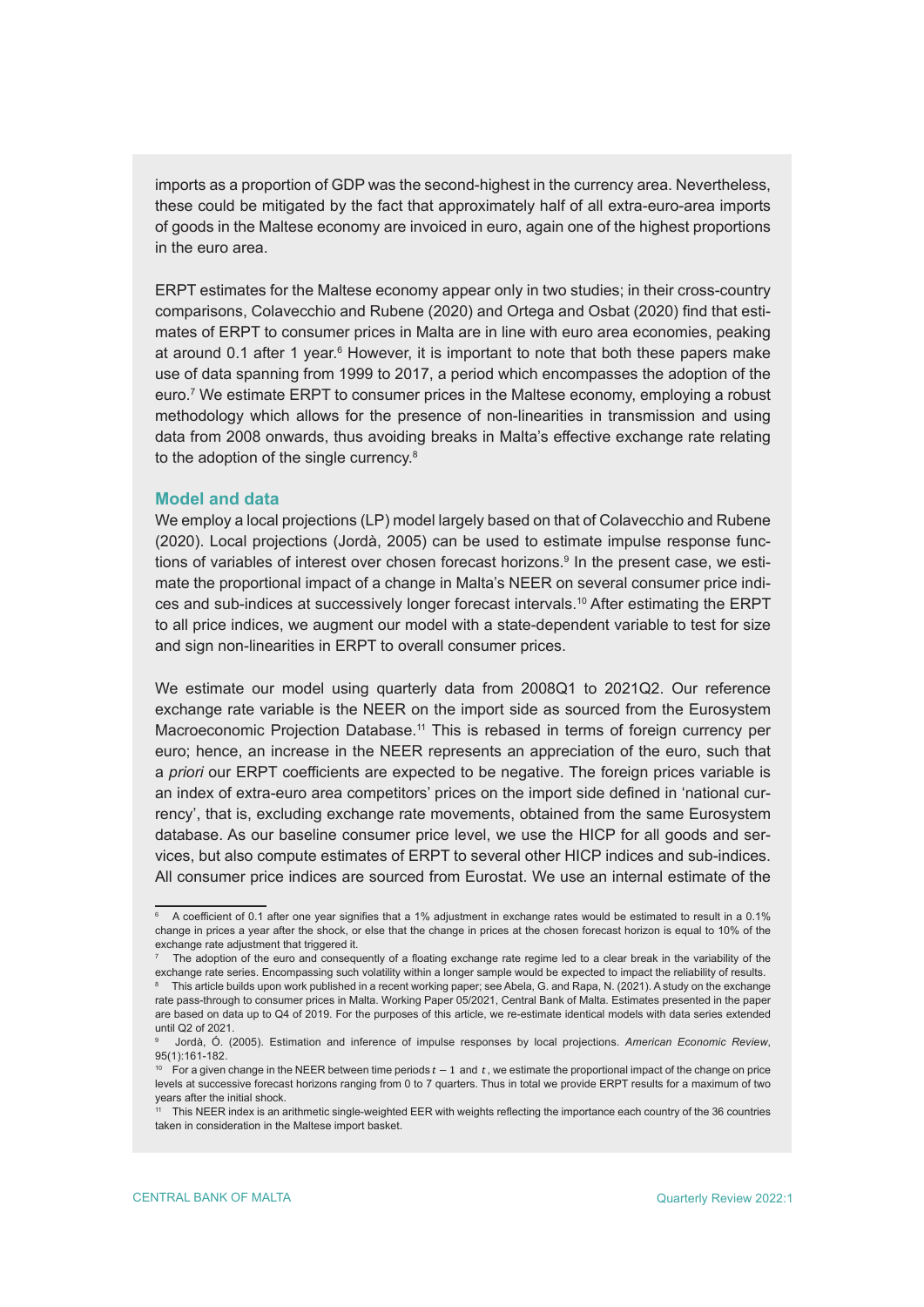output gap (measured as the percentage difference between actual and potential output) as our baseline measure of slack in the domestic economy. For our sensitivity analysis we also use the share of migrants in Malta's labour force and the unemployment gap, both of which are estimated internally, as well as the price of Brent crude oil, sourced from the Eurosystem Macroeconomic Projection Database.<sup>12</sup>

#### **Results**

We first estimate linear ERPT to overall or headline HICP prices. The estimates are statistically significant on impact and increase progressively up to an absolute value of 0.24, or 24%, one year after the shock. This implies that a 1% fluctuation in the NEER will approximately lead to a 0.24% change in the headline HICP index at its maximum. However, the esti-

mated coefficient diminishes slightly thereafter and is no longer statistically significant at the conventional 5% level after five quarters, as seen in Chart 1.

Separately analysing the impact of exchange rate changes on goods and services prices, our results show that pass-through to goods prices is significantly larger than that to services prices (see Chart 2). With one exception, ERPT to goods prices is statistically significant at all forecast horizons except on impact. The pass-through a year after the shock surpasses 40% and remains significant after eight quarters, though the uncertainty associated with the estimates tends to increase notably at longer horizons. ERPT to services prices is, to the contrary, insignificant throughout. These results are in line







Source: Authors' calculations.

<sup>12</sup> HICP indices as well as the index of foreign prices and oil prices are seasonally adjusted using the Census X12 procedure.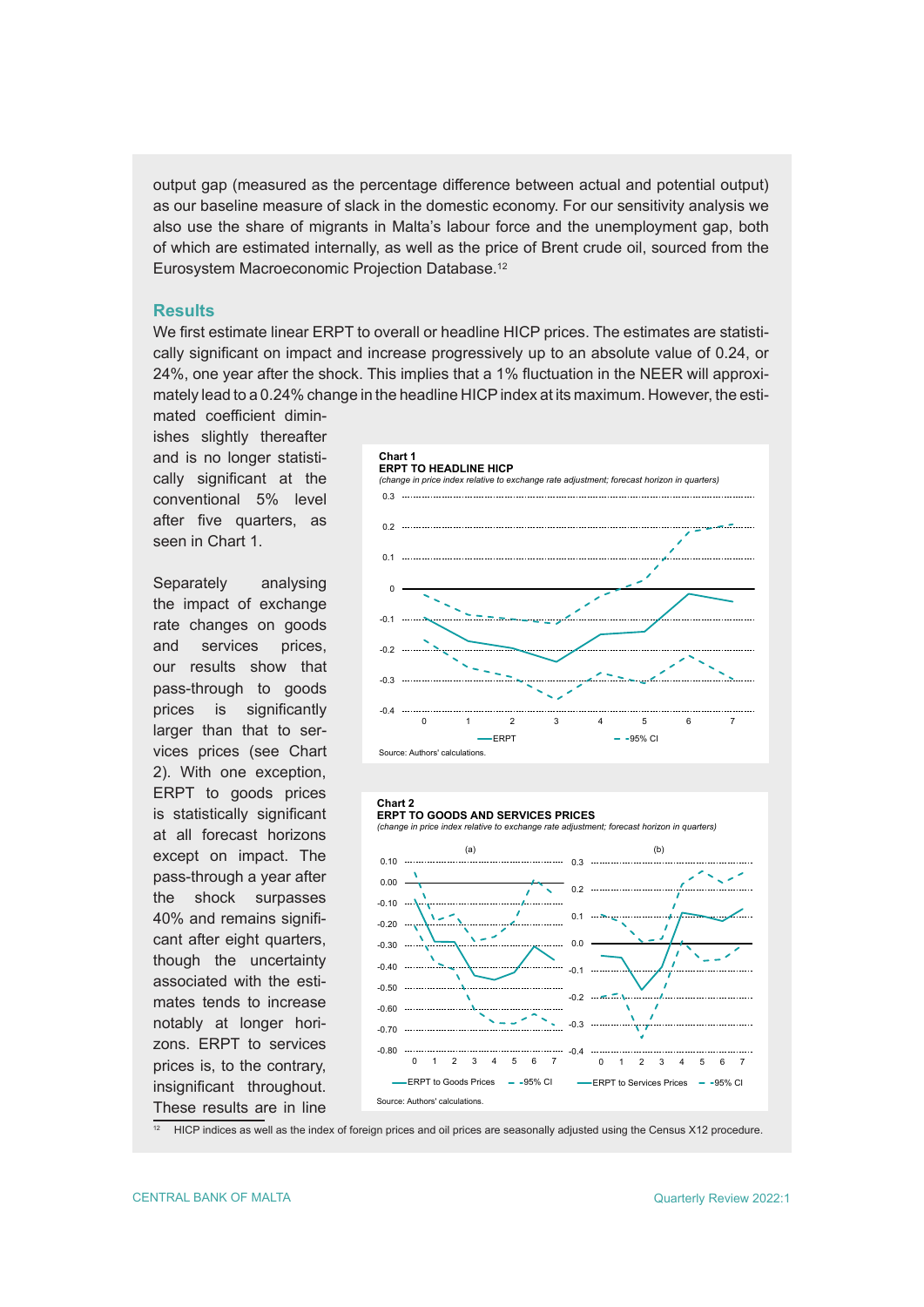with expectations given that the import content of services consumption is much lower than that for goods.

We also estimate passthrough to core inflation (i.e., HICP excluding energy and HICP excluding energy and food), finding markedly weaker results when compared to the specification using overall or headline HICP, as shown in Chart 3. This could suggest that our initial finding is somewhat driven by the behaviour of pass-through to energy and food prices. To investigate this, we decompose the goods sub-index into industrial goods and food. ERPT to food prices is statistically significant and considerably high from the onequarter forecast horizon onwards.13 Results for industrial goods prices are statistically insignificant on impact before







turning significantly negative between the first and fourth quarter after the shock (see Chart 4). In turn, this is wholly driven by developments in the energy subcomponent, with no significant ERPT being found for non-energy industrial goods prices at any forecast horizon.<sup>14</sup>

Results in Chart 5 show that higher pass-through is observed in episodes of exchange rate depreciation relative to appreciations and that large exchange rate changes are passed through to a greater extent than relatively small changes. Both these results are in line with much of the literature. The ERPT coefficient for appreciations is statistically insignificant at all horizons, while that for depreciation episodes is statistically significant one quarter after impact, one year after the shock, and again beyond six quarters after impact. Similarly, no significant ERPT is found for small changes at all projected horizons, while large changes

<sup>&</sup>lt;sup>13</sup> This result is not sensitive to controlling for international food prices.

The reader is kindly referred to Abela and Rapa (2021) for HICP energy and NEIG ERPT estimates.